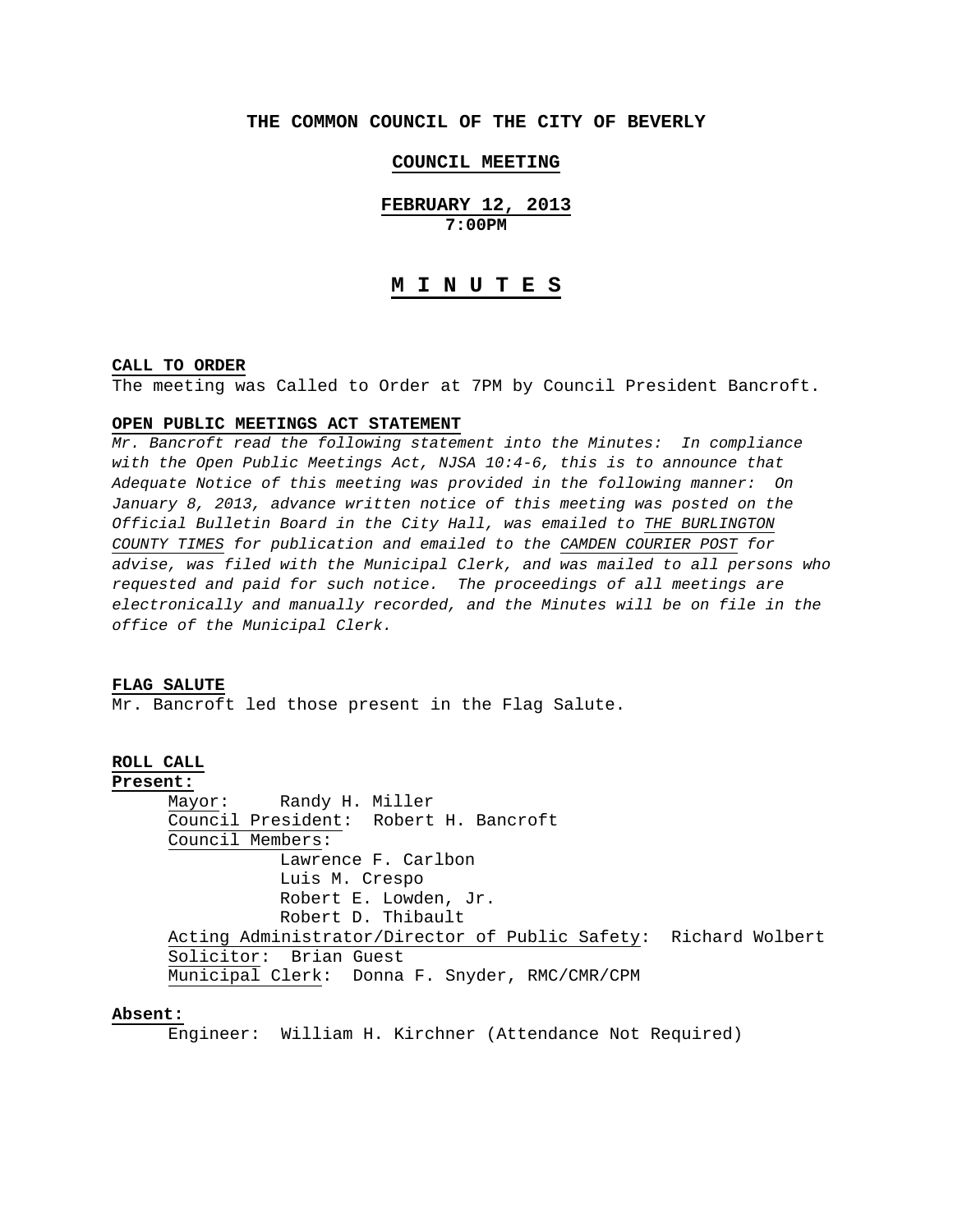#### **MINUTES**

The January 23, 2013 Regular and Executive Session Minutes were presented for review and approval. The January 23, 2013 Regular Meeting Minutes were held for review for Council's February 26, 2013 meeting. Motion to Approve the January 23, 2013 Executive Session Minutes was made by Thibault; Second by Carlbon. Mr. Crespo requested to amend the Executive minutes; the Solicitor advised that an Amendment to Executive minutes should be done in Executive Session. Mr. Crespo requested the January 23, 2013 Executive minutes be moved to Executive Session for amendment. Mr. Thibault advised that the original Motion and Second will stand. Roll Call Vote – All Ayes, except Crespo-Nay. Motion Carried.

# **ORDINANCES:**

# ORDINANCE 2013-1: INTRODUCTION/FIRST READING

An Ordinance of the Common Council amending the current Salary Ordinance 2012-3 to adjust the salary ranges for the positions of Administrator and Director of Public Safety. Said Ordinance will come before Council for Second Reading/Public Hearing at their next regular meeting to be held on February 26, 2013 at 7PM at Beverly City Hall, at which time anyone wishing to be heard on same will be so heard. Copies of this Ordinance are available for review at the office of the Municipal Clerk during regular business hours, M-F, 9AM-5PM. Motion to Approve on Introduction by Thibault; Second by Lowden. Roll Call Vote – All Ayes. Motion Carried.

# **RESOLUTIONS:**

# **Resolution 2013-41**

A Resolution removing a Deed Restriction from Beverly City property Block 5/Lot 9, also known as 1014 Detwiler Avenue in conjunction with a Mount Laurel Regional Contribution Agreement. Motion to Approve by Thibault; Second by Crespo. Roll Call Vote – All Ayes. Motion Carried.

## **Resolution 2013-42**

A Resolution authorizing the cancelation of tax balances less than ten dollars (\$10.00) remaining from the 2012 Calendar Year. Motion to Approve by Thibault; Second by Lowden. Roll Call Vote – All Ayes. Motion Carried.

# **Resolution 2013-43**

A Resolution voiding Resolution 2013-3 and appointing Richard Wolbert, Acting Administrator/Director of Public Safety, as the BURLCOJIF Fund Commissioner. **(See Resolution 2012-43 number change/correction below to 2013-43A.)**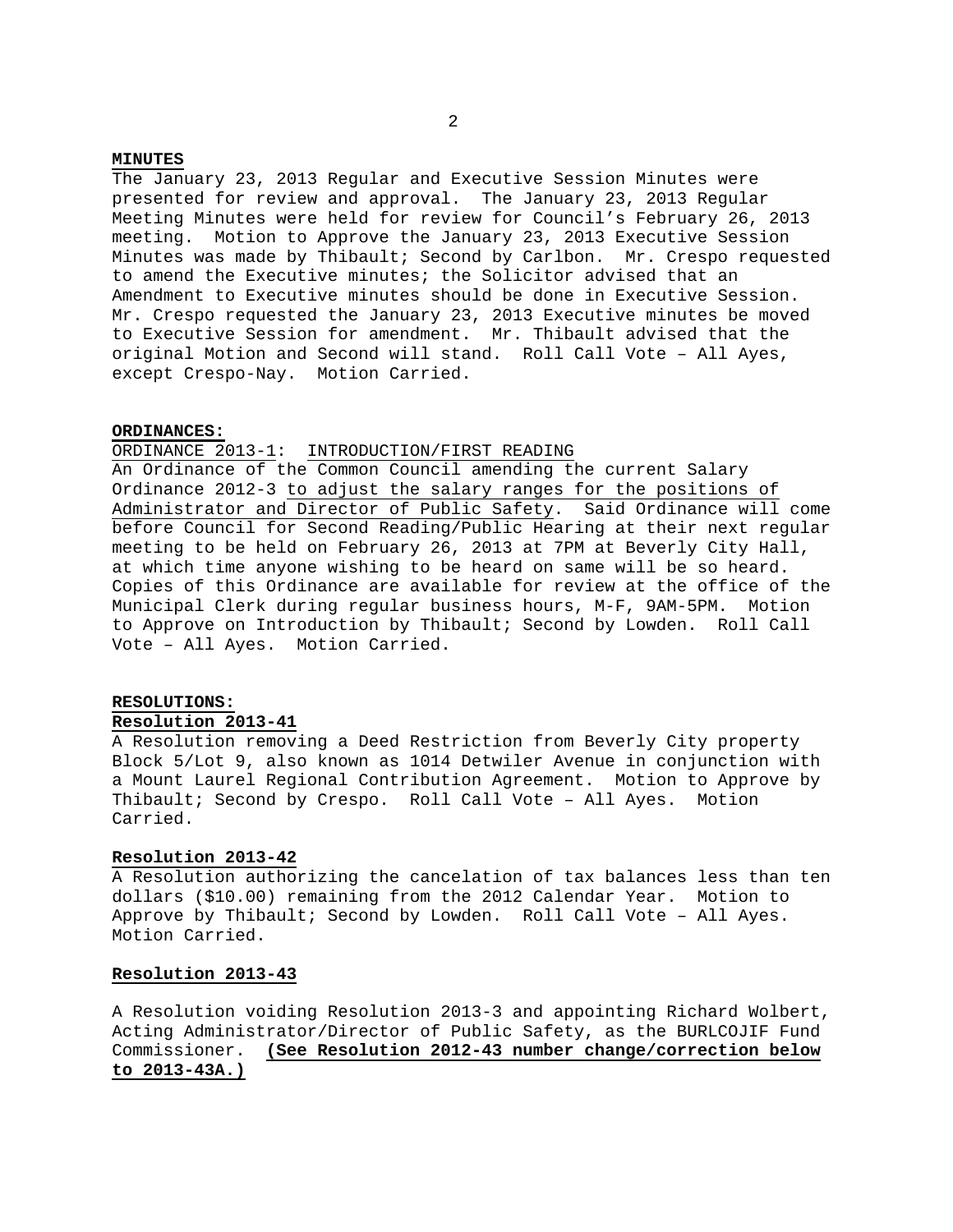*Mr. Crespo advised that acceptance of a Letter of Resignation from Mr. Lowden if first needed, then the appointment of Mr. Wolbert should be made. All in agreement, the following Resolutions were presented:* 

# **RESOLUTION 2013-43**

A Resolution accepting Robert E. Lowden's resignation as the BURLCOJIF Fund Commissioner. Motion to Approve by Thibault; Second by Carlbon. Roll Call Vote – All Ayes. Motion Carried.

# **RESOLUTION 2013-43A**

 A Resolution appointing Richard A. Wolbert as BURLCOJIF Fund Commissioner for the 2013 Calendar Year. Motion to Approve by Thibault; Second by Carlbon. Roll Call Vote – All Ayes. Motion Carried.

# **Resolution 2013-44**

A Resolution voiding Resolution 2013-13 and appointing Richard Wolbert, Acting Administrator/Director of Public Safety, as the Certifying Officer's Supervisor (required by N.J.S.A. 43:3C-15) for the New Jersey Employer Pension/Benefits Fund (PERS/PERC and DCRP) for the 2013 Calendar Year. **(See Resolution 2013-44 number change/correction below to 2013-44A.)**

*Mr. Crespo advised the same paperwork procedure necessary for the above Resolution: Resolution 2013-44 will accept a Letter of Resignation from Donna Snyder, RMC, from said position and then Resolution 2013-44A appointing Richard A. Wolbert to same. All in agreement, the following Resolutions were presented:* 

### **RESOLUTION 2013-44**

A Resolution accepting Donna F. Snyder's resignation as the Certifying Officer's Supervisor, required by N.J.S.A. 43:3C-15, for the New Jersey Employer Pension/Benefits Fund (PERS/PERC and DCRP) for the 2013 Calendar Year. Motion to Approve by Thibault; Second by Lowden. Roll Call Vote – All Ayes. Motion Carried.

## **RESOLUTION 2013-44A**

A Resolution appointing Richard A. Wolbert, Acting Administrator/Director of Public Safety, as the Certifying Officer's Supervisor, required by N.J.S.A. 43:3C-15, for the New Jersey Employer Pension/Benefits Fund (PERS/PERC/and DCRP) for the 2013 Calendar Year. Motion to Approve by Thibault; Second by Carlbon. Roll Call Vote – All Ayes. Motion Carried.

# **Resolution 2013-45**

A Resolution approving a new MELJIF Employment Practices Liability Deductible Buy-Down "Option D", lowering the City's total out-ofpocket cost per claim to \$5,000 at an additional Premium of \$4,159 effective February 9, 2013. Motion to Approve by Thibault; Second by Lowden. Roll Call Vote – All ayes. Motion Carried.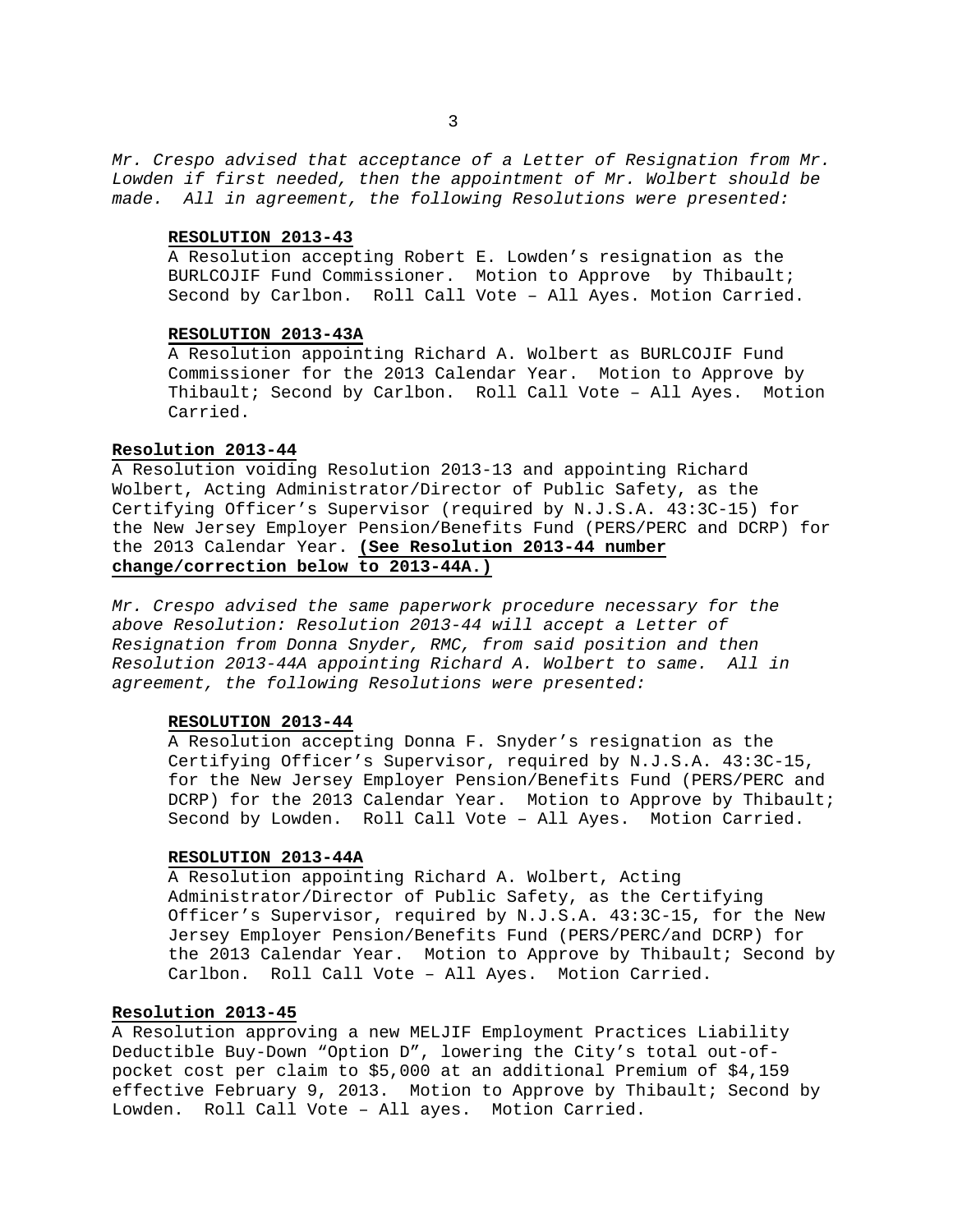# **Resolution 2013-46**

A Resolution re-appointing Alfred Desjardins as Beverly City's Municipal Emergency Management Coordinator for a three-year term, January 1, 2013 through and including December 31, 2015. Motion to Approve by Crespo; Second by Thibault. Roll Call Vote – All Ayes. Motion Carried.

# **Resolution 2013-47**

A Resolution reimbursing an amount of \$35.00 to Mr. Isaiah Manning due to an inadvertent delay in his receiving a Motor Vehicle Release Form from the Beverly City Police Department. Motion to Approve by Carlbon; Second by Thibault. Roll Call Vote – All Ayes. Motion Carried.

### **Resolution 2013-48**

A Resolution appointing Detective Dean Allen as the Beverly City Police Department's "Public Information Officer". Motion to Approve by Thibault; Second by Crespo. Roll Call Vote – All Ayes. Motion Carried.

# **Resolution 2013-49**

A Resolution appointing Sgt. James Boettger as the Beverly City Police Department's "Megan's Law Officer". Motion to Approve by Thibault; Second by Lowden. Roll Call Vote – All Ayes, except Crespo-Recused. Motion Carried.

# **Resolution 2013-50**

A Resolution appointing Officer Theresa Matthews as the Beverly City Police Department's "Juvenile Law Enforcement Officer". Motion to Approve by Carlbon; Second by Thibault. Roll Call Vote – All Ayes, except Crespo-Recused. Motion Carried.

## **RESOLUTION 2013-51**

A Resolution requesting a Direct Grant from the Burlington County Bridge Commission for the Jetting/Cleaning/Video Inspection, and possible Lining of the Storm Sewer at Warren and Magnolia Streets in the City of Beverly. Motion to Approve by Thibault; Second by Crespo. Roll Call Vote – All Ayes. Motion Carried.

## **RESOLUITON 2012-52**

A Resolution authorizing Beverly City Engineers, Environmental Resolutions, Inc., to complete a Survey at the intersection of Warren Street and VanSciver Street in an amount not to exceed \$2,000.00 based on Certification of Funds by the Beverly City CFO. Motion by Lowden; Second by Thibault. Roll Call Vote – All Ayes. Motion Carried.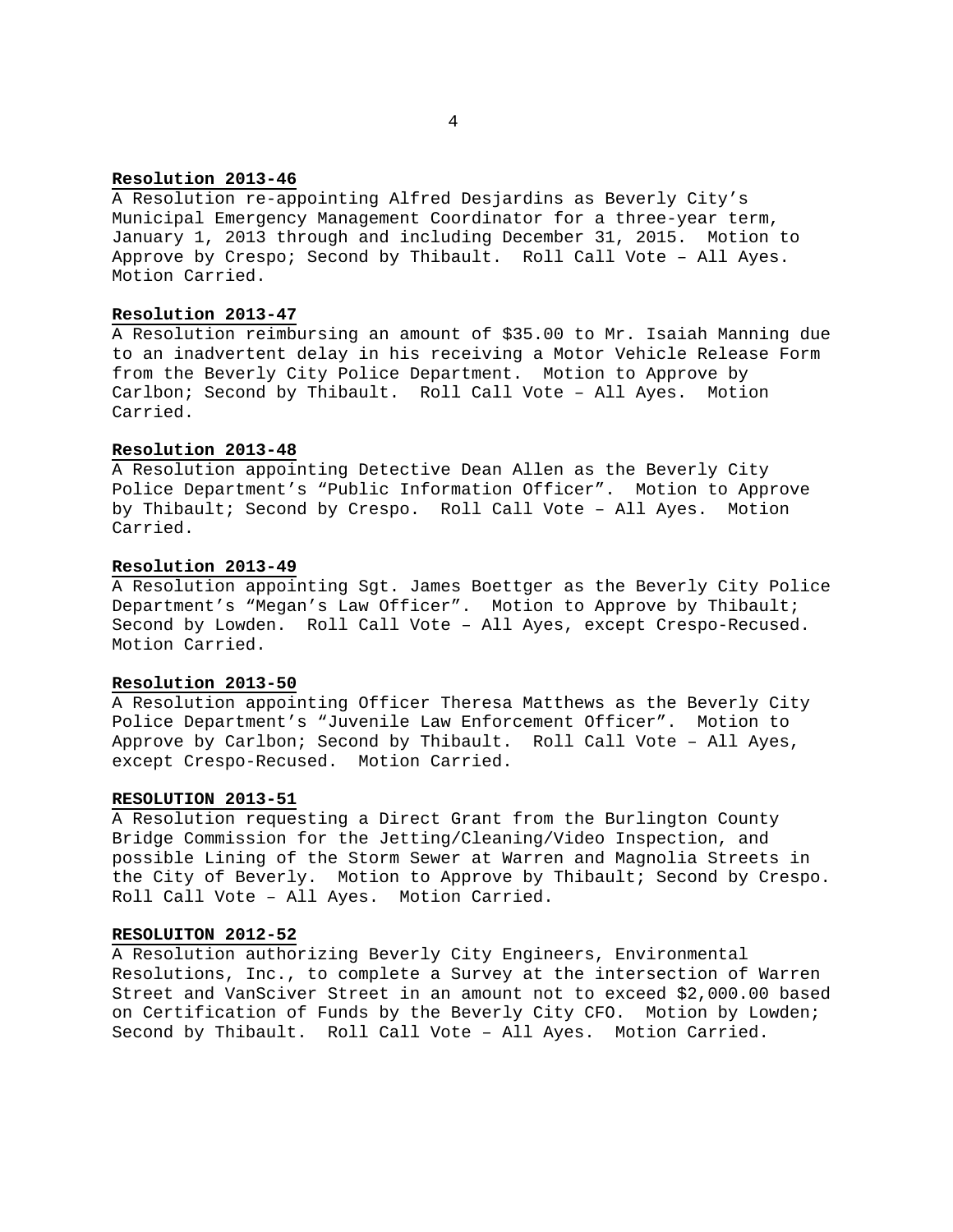# **OLD BUSINESS:**

- Beverly City Recodification Project: Step One Organizational Analysis. For Council immediate review and input. The Clerk updated Council regarding progress with Phase I and that the end date for said Phase had been extended to the end of March.
- Beverly City Confidentiality Agreements. Mr. Bancroft clarified the need for same for Beverly City Volunteer staff as well as other applicable personnel.
- Beverly City Polling Locations. The benefit of having one Polling Location (at Beverly City School)for the City was discussed by Council Motion to Approve, conditioned upon approval by Beverly Elementary School, was made by Thibault; Second by Lowden. Roll Call Vote – All Ayes, except Crespo-Nay. Motion Carried.

# **NEW BUSINESS:**

- Ordinance 2003-7(5-8): Storage/Repair/Operation/Abandonment of Motor Vehicles. Discussion regarding Trailer and Recreation Vehicles. Update was given by the Acting Administrator. Research will continue along with updated language for same for one of Council's next meetings TBA.
- Ordinance 2011-13: Beverly City Fee Schedule. Discussion regarding amending of same. Council was advised by the Acting Administrator that the City is in need of a fully updated Fee Ordinance and that work has begun on same and will be presented to Council for review upon completion.
- Palmyra High School Post Prom Committee: Request for donation to help fund their 2013 Post Prom Party to be held on May 10, 2013. Last year's event was a great success with 98% of the students attending and staying out of harm's way. Discussion was had relative to the benefits of such a gathering with the following Resolution being proposed:

# **RESOLUTION 2013-53**

A Resolution of the City of Beverly authorizing, upon Letter of Request by the Palmyra High School Post Prom Committee, to disburse \$200.00 to said Post Prom Committee to assist in the cost of the School's Alcohol/Drug Free Post Prom Party for their Graduating Seniors which includes Beverly City students. Said amount is to be made from the Beverly City "Community Events" Line Item, and is based on Certification of Funds by the Beverly City CFO/Treasurer. Motion to Approve by Lowden; Second by Thibault. Roll Call Vote – All Ayes. Motion Carried.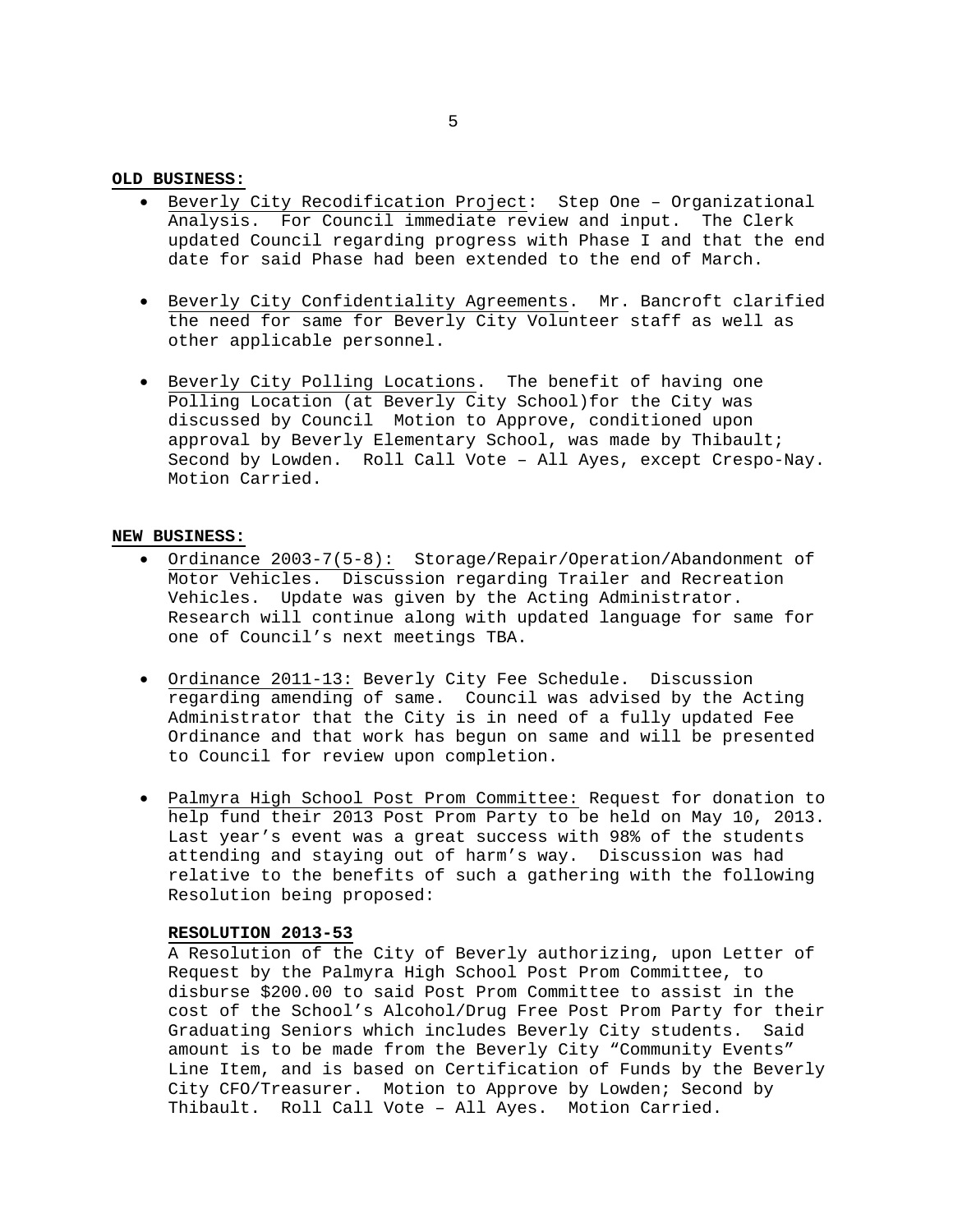- Burlington County Youth Art: Chairperson request, on behalf of the Art Educators of New Jersey, for a Proclamation declaring March as "Youth Art Month" for presentation at the Burlington County Youth Art Month Awards Show. Mayor Miller said that he will handle same.
- 2013 BURLCOJIF Optional Safety Budget Program: Reimbursement Procedures for the 2013 Fund Year. The Clerk updated Council on the procedures for same.
- Survey for VanSciver/Warren Streets Intersection. Upon discussion, the **Resolution 2013-53** was offered (See above Resolution listing).

# **RESOLUTION 2013-52**

A Resolution authorizing Environmental Resolutions, Inc. to conduct a Survey at VanSciver and Warren Streets in an amount not to exceed \$2,000.00, with Certification of Funds by the Beverly City CFO/Treasurer, relative to an existing issue with the alignment of VanSciver Street at 61 Warren Street that the City will, upon receipt of said Survey, correlate with Burlington County for possible correction. Motion to Approve by Lowden; Second by Thibault. Roll Call Vote – All Ayes. Motion Carried.

# **BILLS LIST**

The 2/7/13 Bills List was reviewed with a Motion for Approval by Lowden; Second by Thibault. Roll Call Vote – All Ayes. Motion Carried.

# **CORRESPONDENCE**

Mayor Miller read the following items into the Minutes. Said documents will be handled/filed accordingly by the Clerk's Office.

- Beverly Edgewater Park Emergency Squad 1/24/13 letter.
- NJ Local Boards of Health Association 1/18/13 letter.
- NJ Local Finance Board email 1/29/13 relative to a rule pertaining to local unit payment of bond or note obligations.
- Email notice relative to electronic filing of required Annual Financial Disclosure Forms.
- Storb Environmental Incorporated: Downstream Notifications and Public Notices.
- Environmental Resolutions: 2013 Engineering Costs.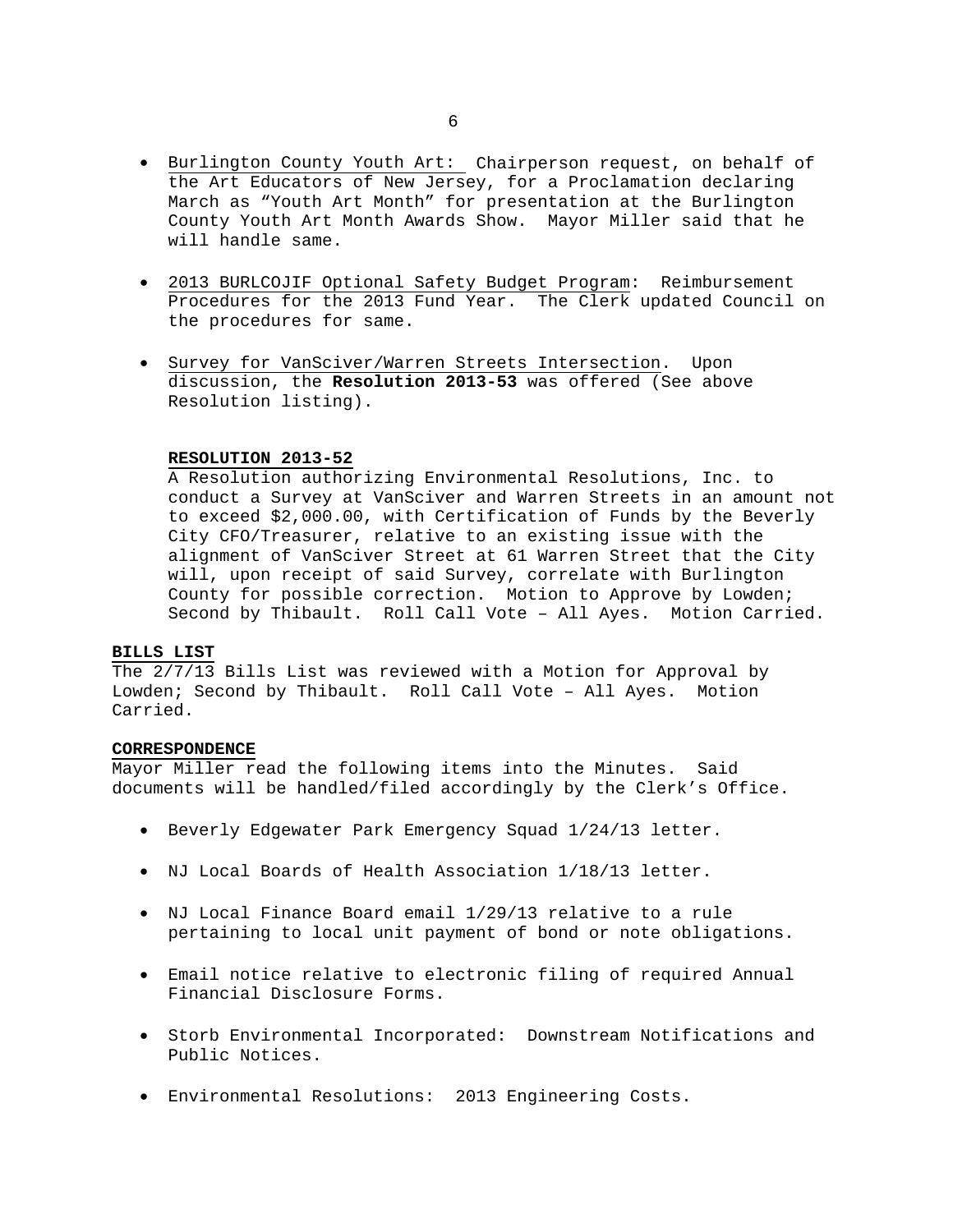#### **COMMENTS/REPORTS**

**Mayor Miller** advised that progress is being made with the Parade and that they continue to be interested in recreation projects for the kids and adults and to advise him of any suggestions.

**Mr. Carlbon** advised that the Clean Communities Clean-up Day is scheduled for May 18, 2013 with a "rain date" of May 25, 2013. There will be a dumpster placed at the Sewer Plant for two weeks; no electronics or construction debris is allowed. Beverly will be meeting with Edgewater Park soon. Mr. Wolbert will notify the County relative to Transit and Police.

**Mr. Lowden** advised that there will be an update by the Finance Committee at Council's next meeting. Additionally, there was a Mold Remediation class held February 7, 2013 at Long Beach Island.

**Mr. Thibault** advised that the Economic Development Committee met on January 27, 2013 and identified priorities They are moving forward in a methodical manner, working with the County relative to Master Plan Review with Redevelopment Zone Overlays. He said that they reached out to Mr. Remsa at the County to come to their meeting. Mr. Thibault also stated that the Police Committee met regarding the Department functions with a review being done as to what can be done to upgrade same. He further stated that the Finance Committee discussed an informational letter from ERI regarding DOT Grants and the City Hall Project-Phase II. We can't move forward with this Phase as the City doesn't have the soft costs at this time. The Roads Project that is so important is also on "hold" at this time.

**Mr. Lowden** felt that the City should keep moving forward with DOT Grants.

**Mr. Wolbert** advised that relative to the ADA Grant for Phase II at City Hall – he spoke with the Program Manager regarding ERI's notice of non-funding. He stated that HVAC was not an eligible activity. He reminded Council that much of the State's Grant monies had gone towards Hurricane Sandy repairs.

**Mr. Thibault** reviewed the City's Shared Services status: Animal Control – 2012 was \$5,200. We are waiting for their 2013 contract. With Snow Removal/the County – we're okay through 2015. For Housing Inspection - we need updated language. Regarding Public Works – they're doing heavy truck/vehicle repair and we need a dollar amount for the new year. It was stated that Rich Wolbert and Bob Bancroft will go to Willingboro and return to Council with detailed information.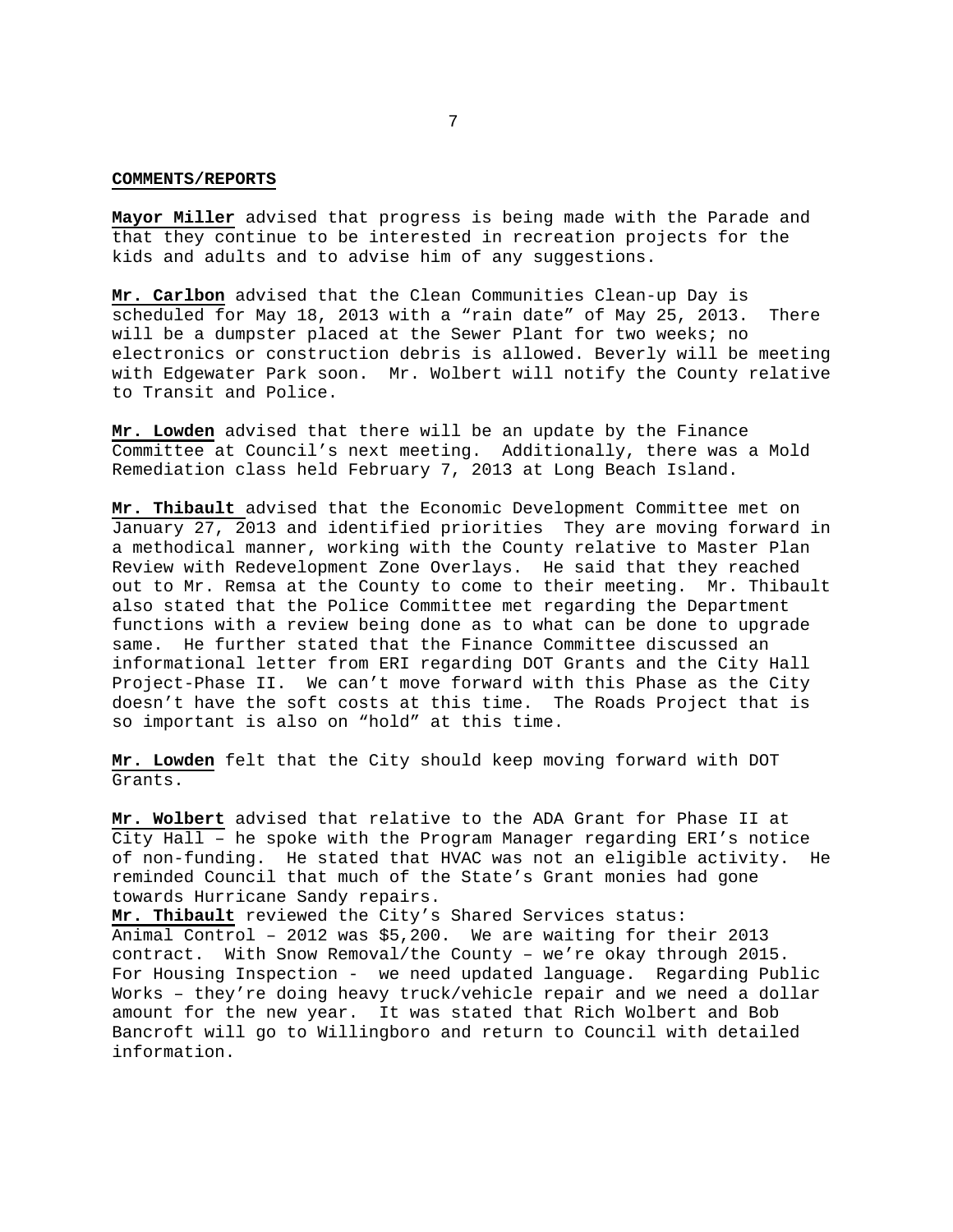**Mr. Wolbert** stated that Council needs to discuss options for oversight of Property Maintenance Inspections. He reported on the following additional items in progress: The Auditor was in for two weeks gathering information for the 2012 Audit. On February 19, a meeting was held with NJDCA relative to Shared Services and Transitional Aid. He said that there are some applicants for Construction/Planning Board/Zoning Permits who are getting Certificates of Occupancy before everything has been taken care of. Mr. Wolbert will be setting up a form that will remediate this. He also spoke with the Hazard Mitigation Office relative to dollars to finish the interconnect on Broad Street; he will put in for same. Regarding Abandoned Properties – he will reach out to our Community Development Committee to assist. He said that Evesham is not holding Banks properly accountable for same. He further updated Council stating that he had met with Networks Plus to advise them that the City will be taking over the website after their final design; daily updates will be able to be done in-house. Lastly, he reported that he will take over all Road Opening Permits and Inspections (this was done prior by ERI).

**Mr. Carlbon** advised that he spoke with Ms. Nooney at the County several times regarding County Aerial Spraying for Mosquitoes. He said that the County only sprays at the end of Manor. He has read the toxicity info, and would like to table any decision by Council one more time. Spraying starts April 1 and runs through November each year. The City could also put it on the Website within 24 hours and we could also do the Global Calling.

**Professional** – Comments held for Executive Session.

**Clerk** – Nothing at this time.

**Tax Collector** – Monthly Report for January 2013. The Report was Motioned for Approval by Crespo; Second by Lowden. Roll Call Vote – All Ayes. Motion Carried.

## **PUBLIC COMMENTS**

Public Comment was had by Beverly/Edgewater Park EMT Squad Captain Paul Rush; Amy Bent; Mary Ellen Knudson. Discussion was had relative to Beverly/Edgewater Park EMT Squad status update; Tax Assessment Cards; Lien regarding tree taken down on Laurel Street; Items on the Bills List; Paying for the mailing of the Beverly Bee; Clarification on Resolutions 2013-42 and 45.